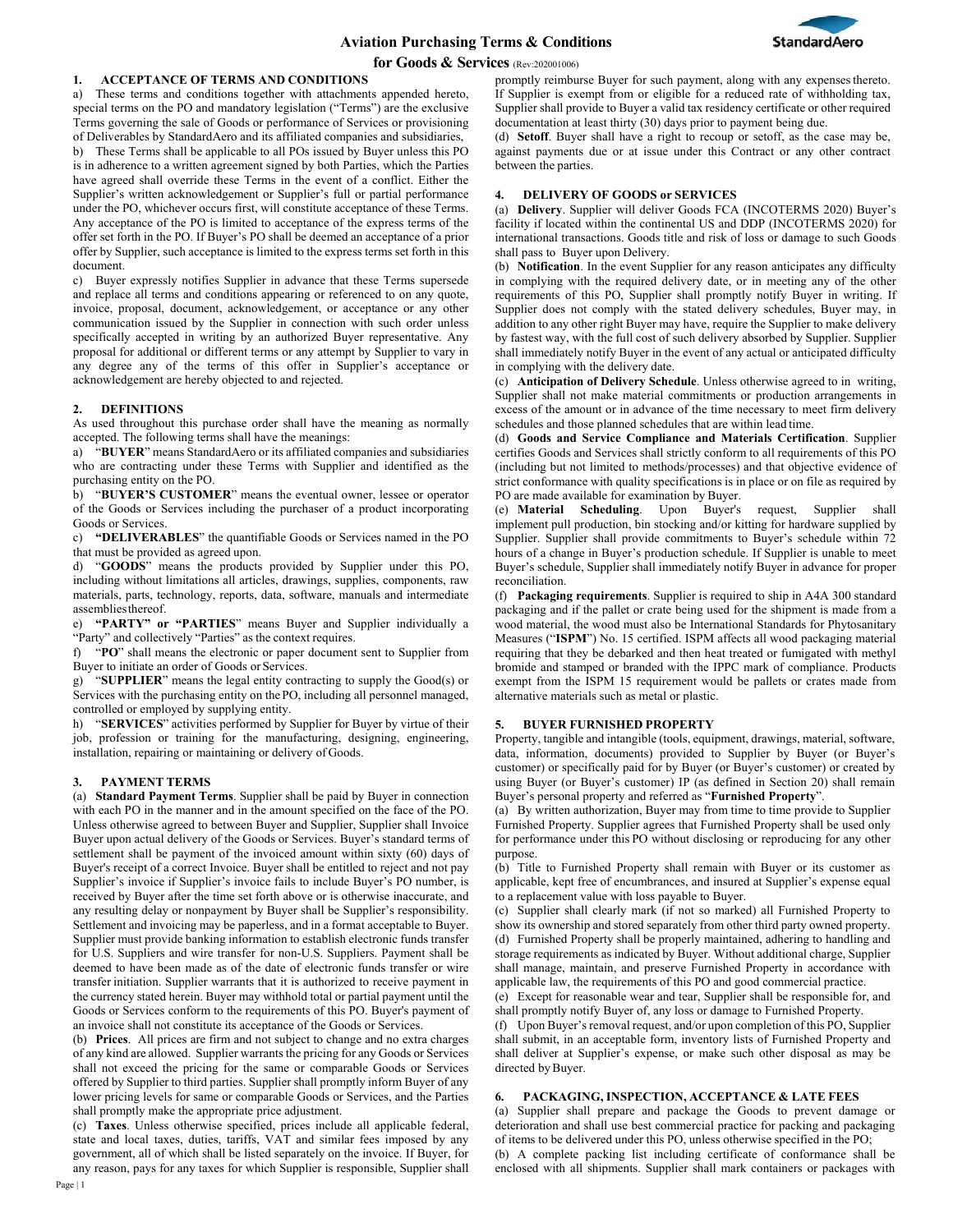# **Aviation Purchasing Terms & Conditions**



### **for Goods & Services** (Rev:202001006)

necessary lifting, loading, and shipping information, including Buyer's PO, or contract number, item number, dates of shipment, and the names and addresses of consignor and consignee. Bills of lading shall include this PO number. All Goods shall strictly comply with all applicable specifications and shall be subject to inspection and test by Buyer and Buyer Customer at all times and places. If any inspection or test is made on the premises of Supplier or its vendor, Supplier, without additional charge, shall provide all reasonable facilities and assistance for the safety and convenience of the inspectors in the performance of their duties. Buyer's or Buyer's Customer inspections shall be performed in such a manner as not to unduly delay the delivery of Goods.

(c) Buyer reserves the right to reject any Goods or Services which are damaged or defective in material or workmanship, are nonconforming or is, or are suspected to be, a counterfeit item. Supplier shall bear all risk of loss or damage to rejected Goods.

(d) All decisions regarding the serviceable condition of repaired components or disposition of such shall be at the sole discretion of Buyer, based on current approved limits. If Goods fail Buyer inspection due to apparent transit damage which is due to improper packaging by Supplier, Goods shall be returned to Supplier, and Supplier shall pay all shipping costs, file all claims, and perform all repairs for rework at no cost to Buyer. If Goods fail Buyer inspection due to Supplier quality issues, Goods shall be returned to Supplier for repair or replacement at Supplier's sole expense and Supplier shall pay all shipping costs to deliver conforming Goods.

(e) At any time during the manufacture or repair of the Goods until final acceptance of Goods by Buyer, Buyer shall have the right to witness and inspect all manufacturing, tests and corrections of a material nature carried out by Supplier. Buyer may coordinate and ensure product quality, reliability, verify adherence of specifications and evaluate if Supplier's performance requirements are met. Accordingly, if Buyer exercises its right to witness inspection hereunder, Supplier shall inform Buyer in advance of the date on which such tests or corrections are to be performed. Any deficiencies in manufacturing repair or engineering which result in the Good's failure to conform to Buyer's specification shall be corrected by Supplier promptly and without additional cost to Buyer.

(f) Buyer's approval of Supplier drawings, procedures, and or manuals, furnished by Supplier shall in no way change Supplier's obligation to deliver Goods in accordance with the requirements and specifications referenced in the PO, applicable laws and regulations, including, but not limited to FAA regulations.

(g) Buyer's failure to inspect the Goods shall neither relieve Supplier from responsibility for such Goods which are not in accordance with the PO requirements and specification nor impose liabilities on Buyer therefor. The inspection or test of any Goods by Buyer shall not relieve Supplier from any responsibility regarding defects or other failures to meet PO requirements and specifications, which may be discovered subsequently.

(h) Buyer may, at its sole discretion, reject all or any part of Goods not conforming to the requirements/specifications stated in this PO. ANY NON-CONFORMING GOODS REJECTED AND BE CONSIDERED AS 'NOT DELIVERED'.

(i) Supplier will be notified in writing as soon as possible shall it fail to meet any of the above-mentioned requirements.

(j) **Late Delivery Fees**: If Supplier fails to have the Goods delivered in the time period stated in the PO or proposal, Buyer has the option to enforce the following late fees: 2% of invoice price after 14 days, 5% after 30 days, 9% after 45 days and 15% of final invoice price after 60 days.

### **7. AUDIT, RECORDS AND RIGHT OF ENTRY**

(a) Buyer shall have the right to conduct audits of Supplier's records for a period of up to twenty-four (24) months subsequent to the effective date of termination or cancellation of this PO.

(b) Unless a longer period is specified in this PO or by law or regulation, Supplier shall retain all records related to this PO for three (3) years from the date of final payment received by Supplier or according to the applicable customer or regulatory requirements, whichever is longest. Records related to this PO include, but are not limited to, financial data, proposals, procurements, specifications, production, inspection, test, quality, shipping and export, certification records and Buyer's change approval as required. At no additional cost, Supplier shall make available within 72 hours of request and provide access to such records to Buyer, Buyer's customer and US Government representative. (c) Buyer (and Buyer representatives, Buyer's Customer, US Government and regulatory agencies) shall have the right of entry, upon at least twenty- four (24) hours advance (written, electronic or telephonic) notice to Supplier and at Buyer's own expense, to inspect Supplier's facilities, their sub tiers, and any other location or facility operated by Supplier in connection with its obligations and duties under this PO in order to ensure Supplier's compliance with such obligations and duties.

(d) Should such inspection Supplier's facilities, their sub tiers, and any other

location or facility operated by Supplier in connection with its obligations and duties under this PO not meet approval or yields non-conforming results, Supplier, shall be notified in writing and depending on the severity, Buyer may provide a cure period or terminate all or part of this PO.

### **8. RESPRESENTATIONS AND WARRANTIES**

(a) Supplier represents that any of Supplier's employee performing Goods and Services under this Agreement:

- 1. has power, authority, rights and licenses to enter into this PO and to provide the Goods, Services and Deliverables.
- 2. shall use all commercially reasonable efforts to fulfill Supplier's obligations under this PO, and knows that *time is of theessence*.
- 3. Will ensure that all delivered Services and Goods meet the approved quality requirements/policy.
- 4. warrants all Goods, Services, and Deliverables shall be provided to Buyer free from any claims of any nature, including, without limitation, defects in title, and free of all liens, claims, or encumbrances.
- 5. Will ensure all persons, whether employees, agents, subcontractors, or anyone acting for or on behalf of the Supplier, are lawfully permitted, properly licensed, certified or accredited as required by applicable law and are suitably skilled, experienced and qualified to perform the Services.
- Will ensure that its directors, employees, agents, representatives, contractors and subcontractors and any other person acting on its behalf willnot:
	- i. offer, give or agree to give or receive, request or accept any financial or other advantage of any kind as an inducement or reward for doing or not doing any improper act or for the improper performance of any function associated with the order or the Goods or Services; nor
	- ii. act in any way which would constitute an offence by Supplier or would cause Buyer to commit an offence under any anti-bribery legislation;

(b) If Supplier breaches any of the above warranties, Buyer shall be entitled to terminate the PO by written notice with immediate effect. Any termination shall be without prejudice to the accrued rights of theBuyer.

(c) Supplier shall indemnify and hold harmless Buyer from any loss, damage and expense, including all legal fees, incurred or sustained by Buyer which is caused by or arises as a result of a breach of any of these warranties.

## **9. QUALITY STANDARDS**

The status and quality of Supplier's performance of Services for Buyer under this PO is contingent upon Seller's acknowledgement and adherence of the following requirements:

(a) Supplier shall have or promptly implement and maintain for approval a quality control system certified to an industry recognized Quality Standard acceptable to Buyer for the Goods being provided. Such quality program shall be provided to Supplier's employees and required of its sub-tier contractors. When so requested Supplier shall submit to Buyer, for Buyer's approval, the quality program management system and all documentation, including Supplier's procedures, instructions, practices, processes and other related documents. Supplier will have the continuing obligation to immediately notify Buyer of change or deviation from Supplier's approved quality program and to notify Buyer of any Goods or Services delivered during the period of such change or deviation.

(b) Buyer, Buyer's Customer and its higher-level contractors, including government agencies, will have the right to inspect Supplier and Supplier's lowertier subcontractor's PO activities including design, test and failure reviews, manufacturing facilities, processes, inspection systems, quality assurance systems, data, and equipment as may be related to the Goods or Services furnished hereunder.

(c) Upon request, Supplier shall, where applicable, submit test specimens (e.g., production method, number, storage conditions) for design approval, inspection, investigation or auditing.

(d) Supplier shall prevent the use of unapproved parts, sub-tier contractors, processes, facilities, drawings, procedures and practices unless expressly stipulated as being excepted.

(e) Supplier shall ensure the use of customer-designated or approved external providers, including process sources (i.e. special processes) if applicable.

(f) Supplier must notify, submit and obtain Buyer's prior approval for any change to designs, components, materials, processes, or other items including but not limited to lower-tier subcontractors, manufacturing/servicing locations, product configuration, including engineering design and fabrication processes for Goods, approval shall not be unreasonably withheld. Such approvals shall in no way relieve Supplier of the responsibility for any error or deficiency which may exist in the submitted design, component materials, processes, or other item, and Supplier shall be responsible for meeting all the requirements.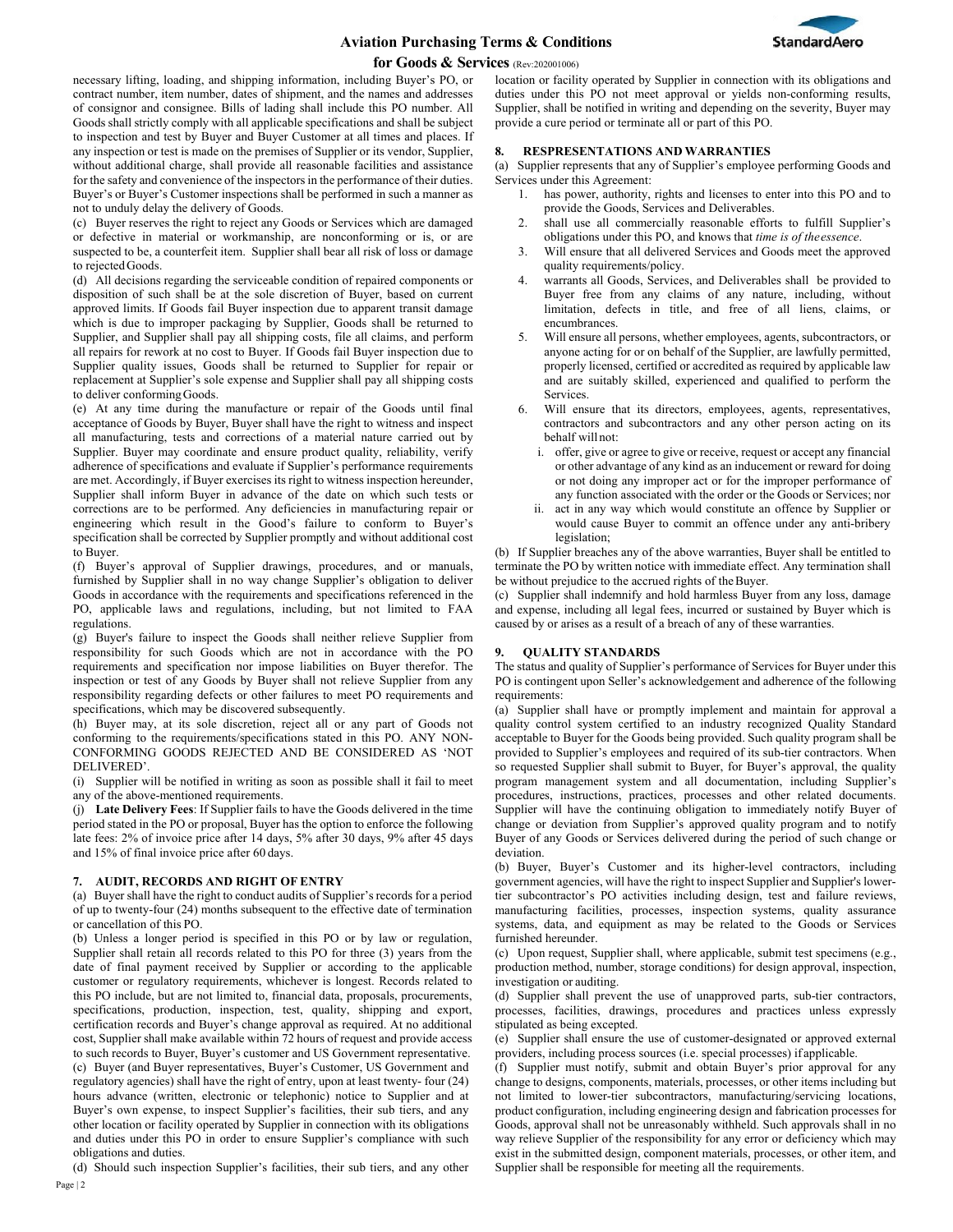

(g) Supplier shall notify Buyer in writing within twenty-four (24) hours of the discovery of nonconforming processes, products or defect in the Goods or Services being provided. Buyer shall provide disposition instructions once the written notice of discovery is submitted by Supplier.

(h) Supplier shall ensure that all of its subcontractors are informed and provided with all applicable requirements, specifications and standards required by Buyer, Buyer's Customer or regulatory authorities, with respect to the Goods or Services furnished.

### **10. CHANGES**

Buyer reserves the right at any time without notice to the sureties, to make changes or modifications in the Goods covered by this PO. Buyer will issue such change in writing ("Change Order"). Any increase or decrease in price or time for performance resulting from such Change Order shall be equitably adjusted and the PO shall be modified in writing accordingly. Supplier must assert its right to an adjustment under this provision in writing, delivered to Buyer's contracting representative within fifteen (15) days from Supplier's receipt of the Change Order. Failure to agree on the adjustment shall be deemed a dispute hereunder and such dispute will not excuse Supplier from continuing performance as changed.

### **11. STOP GOODS ORDER**

Buyer may at any time and by written order to Supplier require Supplier to stop all, or any part of, the Goods being provided hereunder for a period not to exceed ninety (90) days ("Stop Goods Order"). Upon receipt of the Stop Goods Order Supplier will immediately comply with the terms of the Stop Good Order and will take all reasonable steps to minimize the incurrence of costs allocable to the Goods covered by the Stop Goods Order. Within the ninety-day period, Buyer will either (i) cancel the Stop Goods Order; or (ii) terminate the Goods covered as provided in the Termination provisions of this PO. If the Stop Goods Order is canceled or the ninety-day period expires, Supplier shall resume Goods and an equitable adjustment as to cost and/or schedule shall be made in accordance with the Changes provision.

### **12. WARRANTY**

Supplier shall warrant all Deliverables against defects in performance for a period of one (1) year or the Supplier's standard warranty, whichever is longer, following delivery unless stated otherwise in the documents accompanying these Terms.

- (a) **SERVICES** If this subcontract includes the provision of Services, Supplier warrants that it has and will maintain sufficient trained personnel to promptly and efficiently execute the Services contemplated under this PO. Supplier further warrants that the services shall be performed to at least the standard of performance reasonably expected of similar service providers in Buyer's geographic region. In the event of a service defect, the Supplier shall, at Buyer's discretion, repair or re-perform the defective services at no cost to the Buyer.
- GOODS Supplier shall furnish to Buyer, Supplier's service guarantee applicable to the Goods and upon Buyer's request, assign all third party warranties without recourse. Supplier warrants that all Goods furnished pursuant to this PO shall strictly conform to applicable specifications, drawings, samples, descriptions, and other requirements of this PO, and be free from defects in design, material, and workmanship. This warranty shall begin upon final acceptance. If Buyer identifies a defect or warranty problem during the warranty period, Buyer will promptly notify Supplier of such problem and return nonconforming Goods at Supplier's expense. At Buyer's option, Supplier shall promptly repair or replace Goods. If repair or replacement of Goods is not timely, Buyer may elect to return, repair, replace, or re-procure the non-conforming Goods at Supplier's expense. All warranties shall extend to Buyer and Buyer' Customers.
- (c) **Claims** Buyer shall make a warranty claim within the warranty period. Supplier shall be responsible to reimburse Buyer for any and all costs associated with defects, including but not limited to inspection; sorting; storage; testing; transportation of defective parts and replacement parts between Buyer, Supplier and Buyer's Customers; any costs of recalls, reworking, fines; penalties; fees assessed by Buyer's Customer or other costs associated with the shipment, release, use, assembly, or rework of defective products from Supplier.

## **13. SECURITY AND CRISIS MANAGEMENT**

(a) Supplier agrees to take all reasonable precautions to assure that the purchase of Goods or the performance of Services carried on hereunder shall be protected against (IP) theft, destruction, or unauthorized disclosure. Supplier shall have and comply with a company security and crisis management policy. Upon audits of Supplier's facility and practices to determine whether Supplier's policy and Supplier's implementation of the policy are reasonably sufficient to protect Buyer's interests. If Buyer reasonably determines that Supplier's policy and/or policy implementation is/are insufficient to protect Buyer's property and interests, Buyer may give Supplier notice of such determination. Upon receiving such notice, Supplier shall have forty-five (45) days thereafter to make the policy changes and take the implementation actions reasonably requested by Buyer. Supplier's failure to take such actions shall give Buyer the right to terminate this purchase order immediately without further compensation to Supplier.

### **14. WORK ON BUYER'S AND THIRD PARTY PREMISES**

(a) "**Premises**" as used in this clause means premises of Buyer, Buyer's Customer, or third parties where Services are being performed.

(b) Supplier shall ensure that Supplier personnel working on Premises comply with any on-premises policies and: (i) not bring weapons of any kind onto Premises; (ii) not manufacture, sell, distribute, possess, use or be under the influence of controlled substances or alcoholic beverages while on Premises; (iii) not possess hazardous materials of any kind on Premises without Buyer's authorization; (iv) remain in authorized areas only; (v) not conduct any non-Buyer related business activities (such as interviews, hiring, dismissals or personal solicitations) on Premises, (vi) not send or receive non-Buyer related mail through Buyer's or third party's mail systems; (vii) not sell, advertise or market any products or memberships, distribute printed, written or graphic materials on Premises without Buyer's written permission or as permitted by law; and (viii) follow instruction from Buyer in the event of an actual or imminent safety or environmental hazard on Premises.

(c) All persons, property, and vehicles entering or leaving Premises are subject to search.

(d) Supplier shall promptly notify Buyer and provide a report of any accidents or security incidents involving loss of or misuse or damage to Buyer, Buyer Customer, or third party intellectual or physical assets, and all physical altercations, assaults, or harassment.

(e) Prior to entry on Premises, Supplier shall coordinate with Buyer to gain access. Supplier shall provide information reasonably required by Buyer to ensure proper identification of personnel, including, but not limited to verification of citizenship, lawful permanent resident status, protected individual or other status. (2) Supplier personnel requiring unescorted access to Premises shall, prior to entry, be screened by Supplier at no charge to Buyer through the Buyer Contractor Screen Program, or otherwise screened by Supplier in a manner satisfactory to Buyer.

(f) Supplier shall ensure that Supplier personnel: (i) do not remove Buyer, Buyer Customer, or third party assets from Premises without Buyer authorization; (ii) use Buyer, Buyer Customer, or third party assets only for purposes of this PO; (iii) only connect with, interact with or use computer resources, networks, programs, tools or routines authorized by Buyer; and (iv) do not share or disclose user identifiers, passwords, cipher keys or computer dial port telephone numbers. Buyer may periodically audit Supplier's data residing on Buyer, Buyer Customer, or third party assets on Premises.

(g) Buyer may, at its sole discretion, have Supplier remove any specified employee of Supplier from Premises and require that such employee not be reassigned to any Premises under this PO.

(h) Violation of this section may result in termination of this PO in addition to any other remedy available to Buyer at law or in equity. Supplier shall reimburse Buyer, Buyer Customer, or third party for any unauthorized use of Buyer, Buyer Customer, or third party assets.

(i) Supplier shall advise the Buyer Procurement Representative of any unauthorized direction or course of conduct.

(j) Supplier shall immediately report to Buyer all emergencies (e.g., medical, fire, spills or release of any hazardous material) and non-emergency incidents (e.g., job- related injuries or illnesses) affecting the Work. Supplier shall provide Buyer with a copy of any reports of such incidents Supplier makes to governmental authorities.

### **15. COUNTERFEIT GOODS AND COUNTERFEIT ELECTRONIC PARTS**

(a) Definitions: The following definitions apply to this Section:

1. "Counterfeit electronic part" means an unlawful or unauthorized reproduction, substitution, or alteration that has been knowingly mismarked, misidentified, or otherwise misrepresented to be an authentic, unmodified electronic part from the original manufacturer, or a source with the express written authority of the original manufacturer or current design activity, including an authorized aftermarket manufacturer. Unlawful or unauthorized substitution includes used electronic parts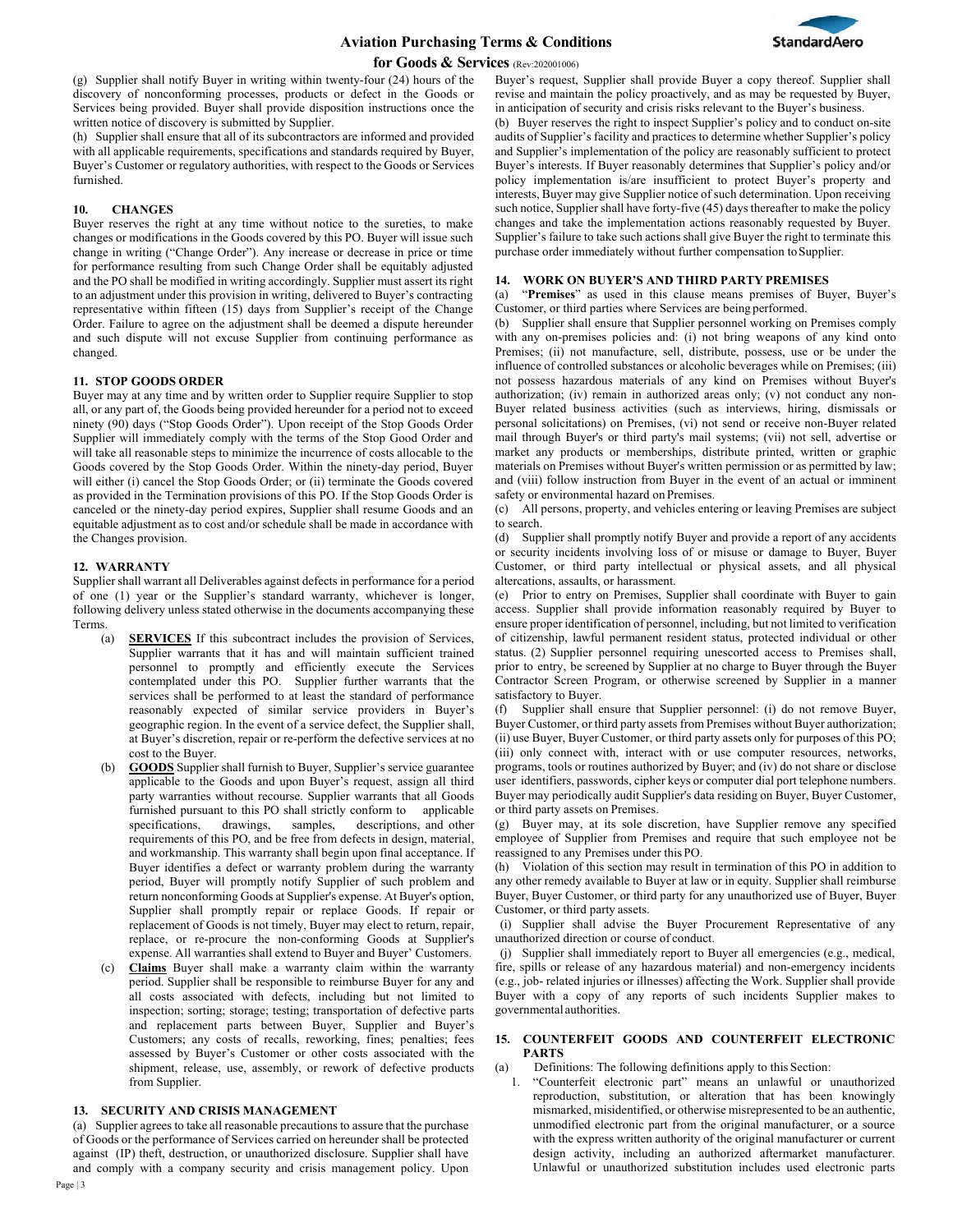



represented as new, or the false identification of grade, serial number, lot number, date code, or performance characteristics.

- 2. "Counterfeit Goods" means Goods, including any Counterfeit Electronic Parts, that is or contains unlawful or unauthorized reproductions, substitutions, or alterations that have been knowingly mismarked, misidentified, or otherwise misrepresented to be an authentic, unmodified part from the original manufacturer, or a source with the express written authority of the original manufacturer or current design activity, including an authorized aftermarket manufacturer. Unlawful or unauthorized substitution includes used Goods represented as new, or the false identification of grade, serial number, lot number, date code, or performance characteristics.
- 3. "Electronic part" means an integrated circuit, a discrete electronic component (including, but not limited to, a transistor, capacitor, resistor, or diode), or a circuit assembly.
- 4. "Suspect Counterfeit Electronic Part of Goods" means Electronic Parts or Goods for which credible evidence (including, but not limited to, visual inspection or testing) provides reasonable doubt that the part isauthentic.
- 5. "Obsolete item" means any part, component, sub-component or other deliverable hereunder, that is no longer in production by the OCM/OEM or an aftermarket manufacturer that has been provided express written authorization from the current design activity or originalmanufacturer.

(b) Supplier shall not deliver Counterfeit Goods, Counterfeit Electronic Parts, or Suspect Counterfeit Goods to Buyer under thisContract.

(c) Supplier shall only purchase products to be delivered or incorporated as Goods to Buyer directly from the Original Component Manufacturer (OCM)/Original Equipment Manufacturer (OEM), or through an OCM/OEM authorized distributor chain or other source with the express written authority of the OCM/OEM. Supplier may only use another source if (i) the foregoing sources are unavailable, (ii) Supplier's inspection and other counterfeit detection and avoidance risk mitigation processes will be employed to ensure the authenticity of the Goods, and (iii) Supplier obtains the advance written approval ofBuyer.

(d) Supplier shall establish and maintain an acceptable counterfeit goods and electronic parts detection and avoidance system in accordance with industry recognized standards and with any other specific requirements identified in this PO. If the Goods or Electronic Parts being delivered to Buyer are in relations to a US government contract, the system in place must conform to the requirements stipulated in DFARS 252.246-7007 and 252.246-7008.

(e) Supplier shall immediately notify Buyer with the pertinent facts if Supplier becomes aware that it has delivered Counterfeit Goods, Counterfeit Electronic Parts, or Suspect Counterfeit Goods. When requested by Buyer, Supplier shall provide OCM/OEM documentation that authenticates traceability of the affected items to the applicable OCM/OEM. Supplier, at its expense, shall provide reasonable cooperation to Buyer in conducting any investigation regarding the delivery of Counterfeit Goods, Counterfeit Electronic Parts, or Suspect Counterfeit Goods under this PO.

(f) This Article applies in addition to, and is not altered, changed, or superseded by any quality provision, specification, statement of Good, regulatory flowdown, or other provision included in this PO addressing the authenticity of Goods.

(g) In the event that Goods or Electronic Parts delivered under this PO constitutes or includes Counterfeit Goods, Supplier will, at its sole expense, promptly replace such Counterfeit Goods with genuine Goods or Electronic Parts conforming to the requirements of this PO. Notwithstanding any other provision in this PO, Supplier shall be liable for all costs relating to the remediation of Counterfeit Goods, including without limitation BUYER's costs of removing Counterfeit Goods of installing replacement Goods and of any testing necessitated by the reinstallation of Goods after Counterfeit Goods has been exchanged. The remedies contained in this paragraph are in addition to any remedies Buyer may have at law, equity or under other provisions of this PO.

(h) Supplier shall include paragraphs (a) through (f) and this paragraph (h) of this Article or equivalent provisions in lower tier subcontracts for the delivery of items that will be included in or furnished as Goods to Buyer.

### **16. CONFLICT MINERALS AND SPECIALTY METALS**

(a) Supplier will not supply Goods that contain Conflict Minerals. "Conflict Minerals" is defined as tin, tantalum, tungsten and gold (the Conflict Minerals or 3TG) originating in the Democratic Republic of the Congo (DRC) and the adjoining countries of Angola, Burundi, the Central African Republic, the Republic of the Congo, Rwanda, South Sudan, Tanzania, Uganda and Zambia (the Covered Countries).

(b) If an order placed by StandardAero is related to a government contract, all specialty metals incorporated in items delivered under the PO shall be melted or produced in the United States, its outlying areas, or a qualifying country unless prior written consent is indicated by StandardAero on its purchase order. Government Orders will be indicated on the request for quote, proposal or purchase order by the references to U.S. government flow downs. For purposes of this clause, "Specialty Metals" shall mean: (i) Steel with a maximum alloy content exceeding one or more of the following limits: manganese, 1.65 percent; silicon,

0.60 percent; or copper, 0.60 percent; or containing more than 0.25 percent of any of the following elements: aluminum, chromium, cobalt, molybdenum, nickel, niobium (columbium), titanium, tungsten, or vanadium; (ii) Metal alloys consisting of Nickel or iron-nickel alloys that contain a total of alloying metals other than nickel and iron in excess of 10 percent; or Cobalt alloys that contain a total of alloying metals other than cobalt and iron in excess of 10 percent; (iii) Titanium and titanium alloys or (iv) Zirconium and zirconium alloys. "Steel" means an iron alloy that includes between .02 and 2 percent carbon and may include other elements.

(c) If Supplier has reason to believe its Goods contain Conflict Minerals or Specialty Metals which do not conform to the specification listed in Clause (6b), Supplier will immediately notify Buyer in writing providing a description of the Goods containing or believed to contain Conflict Minerals, date of supply, lot codes, part or serial numbers or other identifying characteristics and all other relevant information necessary to identify when and where the Goods were provided, type of mineral and the believed country of origin of the Conflict Mineral. In addition, Supplier will have internal process and procedures that determine if their products contain Conflict Minerals and if so, implement supply chain due diligence processes to identify sources of these minerals and support efforts to eradicate the use of Conflict Minerals, which directly or indirectly finance or benefit armed groups in the Covered Countries.

### **17. INSURANCE**

Supplier shall provide, pay for, and maintain in full force and effect those insurance outlined here (if applicable) for coverages at not less than the prescribed minimum limits of liability, covering Supplier's activities, those of any and all subcontractors, or anyone directly or indirectly employed by any of them, or by anyone for whose acts any of them may be liable.

| Aviation Liability including Premises, Products, Completed Operations and Contractual<br>Liability in an amount of not less than \$50,000,000 per occurrence/annual aggregate for<br>products/completed operations. |                                                                                                                                                                             |
|---------------------------------------------------------------------------------------------------------------------------------------------------------------------------------------------------------------------|-----------------------------------------------------------------------------------------------------------------------------------------------------------------------------|
| Commercial<br>General<br>Liability:                                                                                                                                                                                 | \$1,000,000 each occurrence<br>\$2,000,000 general aggregate with dedicated limits per<br>project site.<br>\$2,000,000<br>products and<br>completed<br>operations aggregate |
| Automobile Liability:                                                                                                                                                                                               | \$1,000,000 combined single limit each accident                                                                                                                             |
| Workers'<br>Compensation:                                                                                                                                                                                           | <b>Statutory Limit</b>                                                                                                                                                      |
| Employer's Liability:                                                                                                                                                                                               | \$1,000,000 bodily injury for each accident                                                                                                                                 |
| Umbrella/Excess<br>Liability:                                                                                                                                                                                       | \$5,000,000 combined single limit<br>and annual aggregate                                                                                                                   |
| Pollution<br>Contractor's<br>Liability:                                                                                                                                                                             | \$5,000,000 each occurrence and annual aggregate                                                                                                                            |
| Professional Liability:                                                                                                                                                                                             | \$1,000,000 each claim and annual aggregate                                                                                                                                 |

Upon Buyer's request Supplier will provide to Buyer a certificate of insurance naming Buyer as additional insured and certifying that at least the minimum coverages required here are in effect and specifying that the liability coverages are written on an occurrence form and that the coverages will not be canceled, non-renewed, or materially changed by endorsement or though issuance of other policy(ies) of insurance without 60 days advance written notice to Buyer. All coverages required of Supplier will be primary over any insurance or selfinsurance program carried by Buyer and shall include a waiver of subrogation. Failure of Buyer to demand such certificate will not be construed as a waiver of the Supplier's obligation to maintain such insurance.

### **18. INDEMNIFICATION**

Supplier shall defend, indemnify and hold harmless Buyer and all of its directors, officers, employees, agents and representatives from and against all claims, losses, damages, attorney's fees, actions, liability, demands, judgments, costs and expenses arising from Supplier's and its subcontractors', negligence or willful misconduct in performance of its obligations under this PO. Buyer shall not enter into any settlement agreement that contains any admission of liability on the part of Supplier. **Patent Indemnity.** Supplier shall indemnify and save Buyer and Buyer's Customers harmless, in exercising the rights and licenses provided herein, from and against any expense or liability, including costs, fees and damages, arising out of any claim, suit or proceeding that the manufacture or furnishing of Goods under this PO, or the use of such Goods (without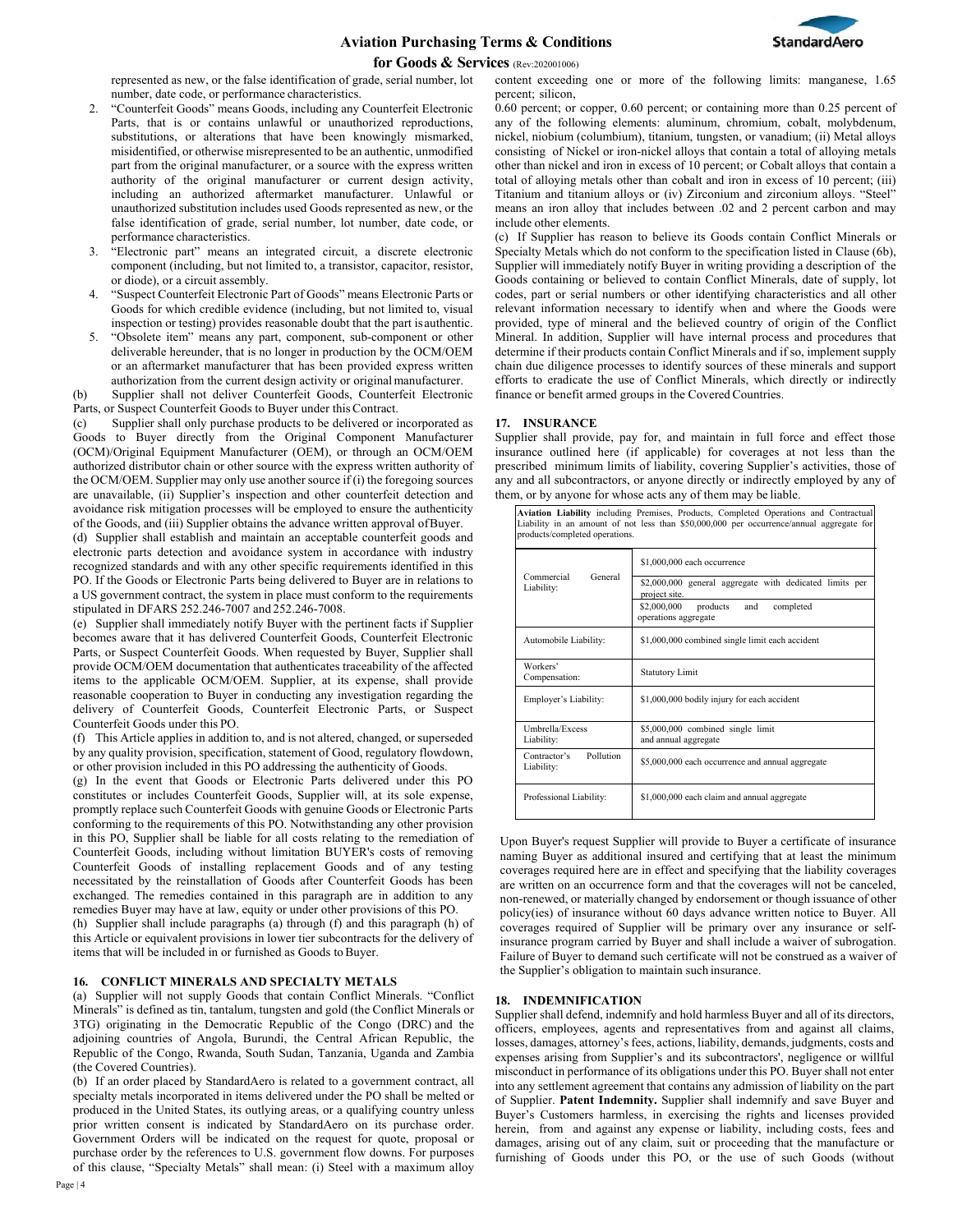

modification or further combination) or sales of such Goods constitutes infringement of any patent, trade secret or copyright or other proprietary rights of any third party. If an injunction should issue, Supplier shall procure for Buyer and Buyer's Customers the rights to continue using said Goods, or modify them in a manner acceptable to Buyer so they become non-infringing, or with the written approval of Buyer, remove said Goods and refund the purchase price.

### **19. TERMINATION**

(a) **Convenience**. Buyer shall have the right, at any time, upon written notice to Supplier, to terminate all or any portion of the Goods or Services ordered under this PO. Upon receipt of notice to terminate, Supplier shall cease all production and provision of Goods or Service. Supplier shall submit an itemized list of completed or partially completed Services or Goods up to the date of termination. Buyer shall reimburse Supplier for Goods completed up to the effective date of termination. Notwithstanding anything to the contrary in the Terms, Buyer will not be liable to Supplier for any costs or damages whatsoever for termination for convenience with respect to a particular aircraft program of any Buyer's Customers, if termination is due to the cancellation, in whole or part, of such aircraft program by Buyer's immediate customer(s) or Buyer's ultimate customers or bankruptcy or insolvency of such customers.

(b) **Default**. Buyer may by written notice of default to Supplier (a) terminate the whole or any part of any order in any one of the following circumstances: (i) if the Supplier fails to perform or deliver the Goods within the time specified in the PO or any extension Buyer grants thereof; or (ii) if Supplier fails to perform any of the other provisions of any PO, or so fails to make progress as to endanger performance of any PO in accordance with its terms, and in either of these two circumstances does not cure such failure within a period of fifteen (15) calendar days after receipt of Buyer's notice or such longer period as Buyer may authorize in writing; and (b) upon such termination Buyer may procure, Goods similar to those terminated, in which case Supplier shall be liable for all cost of cover incurred by Buyer. In the event of partial termination, Supplier shall continue performance of such PO to the extent not terminated. As an alternate remedy, and in lieu of termination for default, Buyer, at its sole discretion may elect to (1) extend the schedule; and/or (2) waive deficiencies in Supplier's performance, in which case an equitable reduction in the PO price shall be negotiated. In the event Supplier for any reason anticipates difficulty in complying with the required schedule, or in meeting any of the other requirements of any PO, Supplier shall promptly notify Buyer in writing. The rights and remedies of Buyer provided in this Article shall not be exclusive and are in addition to any other rights and remedies provided by law or under any Buyer PO. In the event, Buyer wrongfully terminates this PO for default, in whole or in part, such termination becomes a termination for convenience under thisArticle.

### **20. INTELLECTUAL PROPERTY**

For the purposes of this clause, **"Intellectual Property" or "IP"** means the inventions, data, goods, software, drawings, schematics, designs, prints, reports, technical information, discoveries, patents, specifications, trade secrets, trademarks, ideas, improvements, processes, copyrights, expertise or information of a similar nature without limitation.

(a) Except as mutually agreed upon in writing, Buyer shall retain control and ownership of all IP owned, controlled or possessed by Buyer prior to the issuance of this PO. All IP owned by Supplier at the commencement of performance hereunder, will remain the property of Supplier.

(b) Supplier agrees that all IP (tangible and intangible), furnished to Supplier by Buyer, or any materials affixed or attached thereto, shall remain the personal property of Buyer, and, unless otherwise agreed to in writing by Buyer, shall be used by Supplier solely to provide Goods or Services to Buyer.

(c) Buyer hereby grants Supplier a limited, revocable, paid-up license to use the IP furnished to Supplier hereunder for the sole purpose of Supplier's performance under this PO. All IP shall not be used, disclosed to others or reproduced for any other purpose without the prior written consent of Buyer, provided, however, Supplier may provide Data hereunder to Supplier's contractors for the sole purpose of enabling Supplier's contractors to assist Supplier in performing this PO. This license is non-assignable, and this license is terminable with or without cause by Buyer at any time. All Data shall be deemed the proprietary property of Buyer, whether or not it is marked with any restrictive legend.

(d) Buyer proprietary property, and whenever practical each individual item thereof, shall be plainly marked or otherwise adequately identified by Supplier as being the property of Buyer or Buyer's designee, and shall be safely stored separate and apart from Supplier's property. Such property while in Supplier's custody or control shall be held at Supplier's risk and shall be insured by Supplier for replacement cost with loss payable to Buyer.

(e) If Buyer notifies Supplier that Goods ordered under this PO are patented, Supplier agrees to mark such Goods with any patent numbers or other markings designated by Buyer, including updates to such numbers ormarkings.

(f) Supplier shall, as promptly as practicable after becoming aware that any

Buyer Data in its care, custody or control is lost, destroyed, damaged, defective or deficient, notify Buyer of the event or condition in writing and Supplier shall be held responsible forsame.

(g) Supplier hereby grants to Buyer, and to Buyer's subcontractors and customers, in connection with the use, offer for sale, or sale of products provided to or work being performed for Buyer, an irrevocable, non-exclusive, paid-up worldwide license under any and all intellectual property (whether domestic or foreign), including patents, copyrights, industrial designs and/or mask works owned or controlled by Supplier at any time or licensed to Supplier, provided such a sublicense does not conflict with any provisions of the license to the Supplier.

### **21. EXPORT COMPLIANCE**

The Supplier will be the importer/exporter of record of the Goods and, unless we otherwise agree in writing, Supplier will be responsible for obtaining all necessary import/export licenses, permits and other required authorizations. All delivered items (including technical data) shall at all times be subject to all applicable import and export regulations including, without limitation, the U.S. Export Regulations, International Traffic in Arms Regulations of the U.S., and applicable U.S. Customs Regulations. Supplier will not dispose of USA-origin items furnished by Buyer (including technical data) other than in and to the country of ultimate destination specified in the PO, government license(s), and authorization(s), except as law and regulation permit.

### **22. DUTY DRAWBACK**

If Supplier is an importer of record, upon request and where applicable, Supplier will provide Buyer customs form 7543 entitled "Certificate of Delivery" properly executed.

### **23. CONFIDENTIALITY**

The Supplier agrees to treat as strictly confidential all provisions of this PO and any information provided as a result of this PO including, without limitation, all financial, business and product strategy information, product specifications and designs, procedures and formulae (hereinafter referred to as "**Confidential Information**"). Confidential Information will not be disclosed to any person, corporation, or third party, other than to employees of the Supplier who have a need to know for the performance of Supplier's obligation hereunder, without the prior written consent of the Buyer. Supplier agrees to safeguard the Confidential Information to prevent disclosure to or use by third parties. Consent shall not be withheld in the case of disclosure required for an investigation by a governmental authority or other mandatory legal process. The Supplier further agrees not to use Confidential Information to independently develop, reverse engineer or produce a product that is similar to or imitates products that are the subject of the Confidential Information, or otherwise use the Confidential Information for its own benefit or the benefit of another. Notwithstanding any document marking to the contrary, any knowledge or information that Supplier shall have disclosed or may hereafter disclose to Buyer incident to the placing and filling of any PO is not deemed confidential or proprietary information and accordingly shall be acquired free from any restriction on use or disclosure.

#### **24. MISCELLANEOUS**

(a) **Amendments and Notices.** Any notice required by this PO and all amendment or waivers to this PO must be in writing and duly signed by the authorized representatives of both parties. All notices shall be sent by registered prepaid post, by fax, or delivered personally to the binding representatives of this PO. All notices to be served hereunder must be addressed to the Party at the address listed on the PO.

(b) **Assignment.** This PO may not be assigned or transferred to any person, firm, or corporation without the express, prior written consent of the other party, which consent will not be unreasonably withheld. Notwithstanding the foregoing, Buyer may assign its rights and/or obligations to an affiliate, parent of Buyer or successor in interest Supplier shall promptly notify Buyer in writing of any organizational changes made by Supplier, including name change or ownership changes, mergers or acquisitions.

(c) **Attorney Fees.** If Buyer brings and action or asserts a counterclaim for enforcement of the Terms of this subcontract, then the Supplier agrees that Buyer shall be entitled to an award of its reasonable attorney's fees and court costs associated with such enforcement or counterclaim proceedings.

(d) **Audit Rights.** StandardAero shall have the right to conduct audits of Supplier's records for a period of up to twenty-four (24) months subsequent to the effective date of termination or cancellation of this PO.

(e) **Compliance.** Supplier agrees to comply with the Supplier Code of Ethics outlined at the following link (available upon request):<br>http://www.standardaero.com/AboutUs/Legal/SupplierPortal.aspx. Supplier [http://www.standardaero.com/AboutUs/Legal/SupplierPortal.aspx.](http://www.standardaero.com/AboutUs/Legal/SupplierPortal.aspx) warrants, and upon request shall certify, that (i) it and the Goods and Services furnished hereunder comply with all applicable federal, state, provincial, national